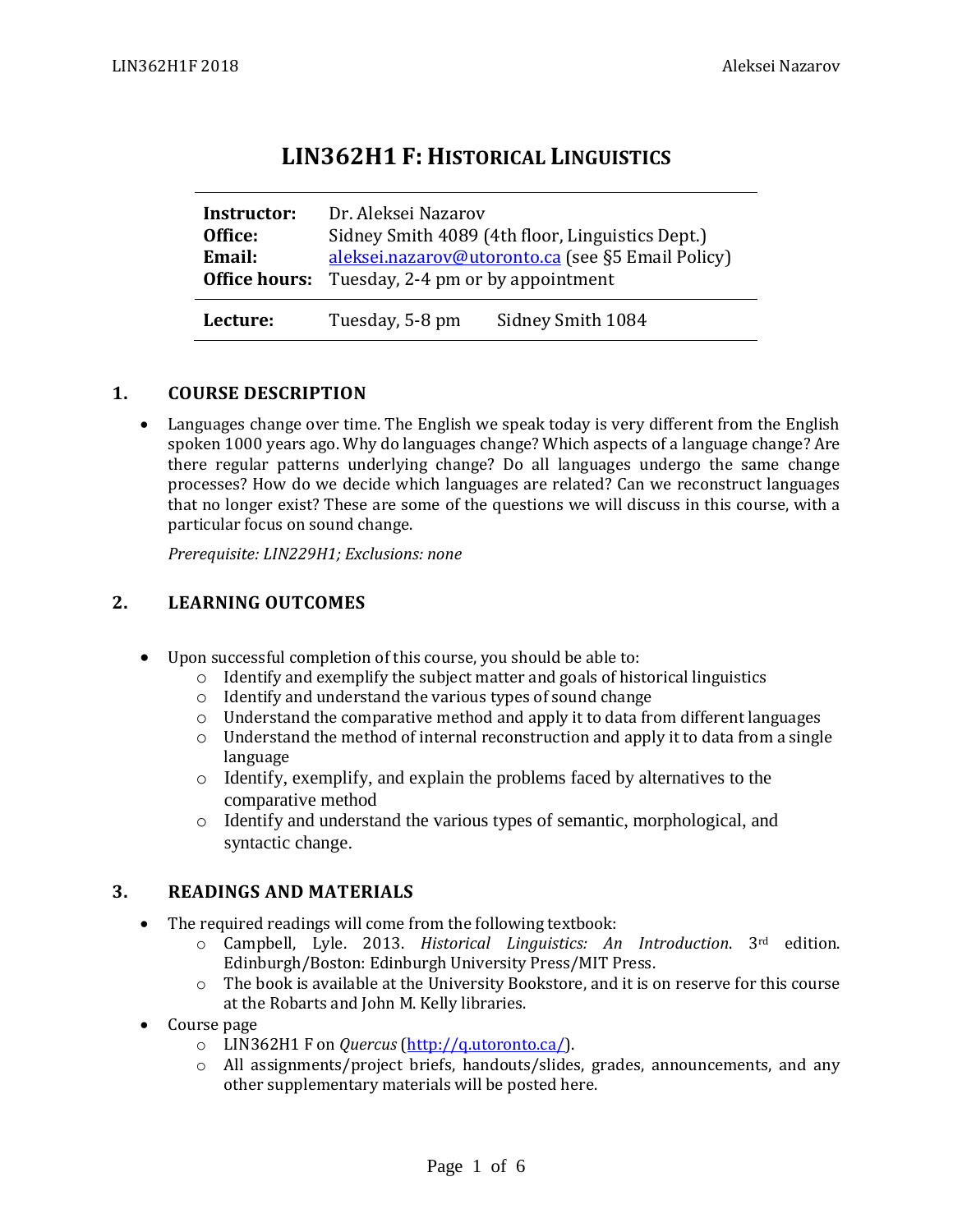#### **4. EVALUATION**

| Item                   |                                 |     | Weight       |
|------------------------|---------------------------------|-----|--------------|
| 2 homework assignments |                                 |     | 15% (10%+5%) |
| Midterm test           |                                 |     | 25%          |
| Group project          |                                 |     | 25%          |
|                        | Consultation and topic proposal | 5%  |              |
|                        | Poster presentation             | 20% |              |
| Final exam             |                                 |     | 35%          |
| <b>Total</b>           |                                 |     | 100%         |

*See the Schedule (§9) for the dates; see §7.3 on grading.*

## **5. EMAIL POLICY**

Email should only be used for administrative purposes: to schedule an appointment or to inform me of a missed term test/quiz.

All email correspondence must be sent from a UofT (…utoronto.ca) email address. The subject line should begin with "LIN362". You can expect a response to your email within 2 business days – not including evenings, weekends, or holidays.

# **6. COURSE COMPONENTS**

#### *6.1 LECTURES*

Lectures introduce core course material, elaborate on topics presented in the textbook, and may introduce new information not covered there. A large portion of each lecture will be devoted to working through historical linguistics problems/questions. Crucial data/examples to be reviewed in the lecture will be posted as worksheets/handouts a day before. Selected slides/notes from the lecture will be posted the following day. Students are expected to bring the worksheets to the lecture and to take their own notes. They are responsible for all the material discussed in lectures as well as for all assigned readings. Frequent absences will make it impossible to succeed in this course.

#### *6.2 ASSIGNMENTS*

There will be 2 problem-solving homework assignments, worth 15% in total. The assignments must be submitted through the appropriate link on Quercus. Each assignment is due at 5:00 PM on the following dates:

| Item  | Date                                | Weight          |
|-------|-------------------------------------|-----------------|
|       | Assignment 1 October 2 at 5:00 PM   | 10\%            |
|       | Assignment 3 November 13 at 5:00 PM | .5 <sub>%</sub> |
| Total |                                     | 15%             |

You may only submit the assignment through Quercus as long as the link to submit it is visible. Assignments submitted by email will not be accepted.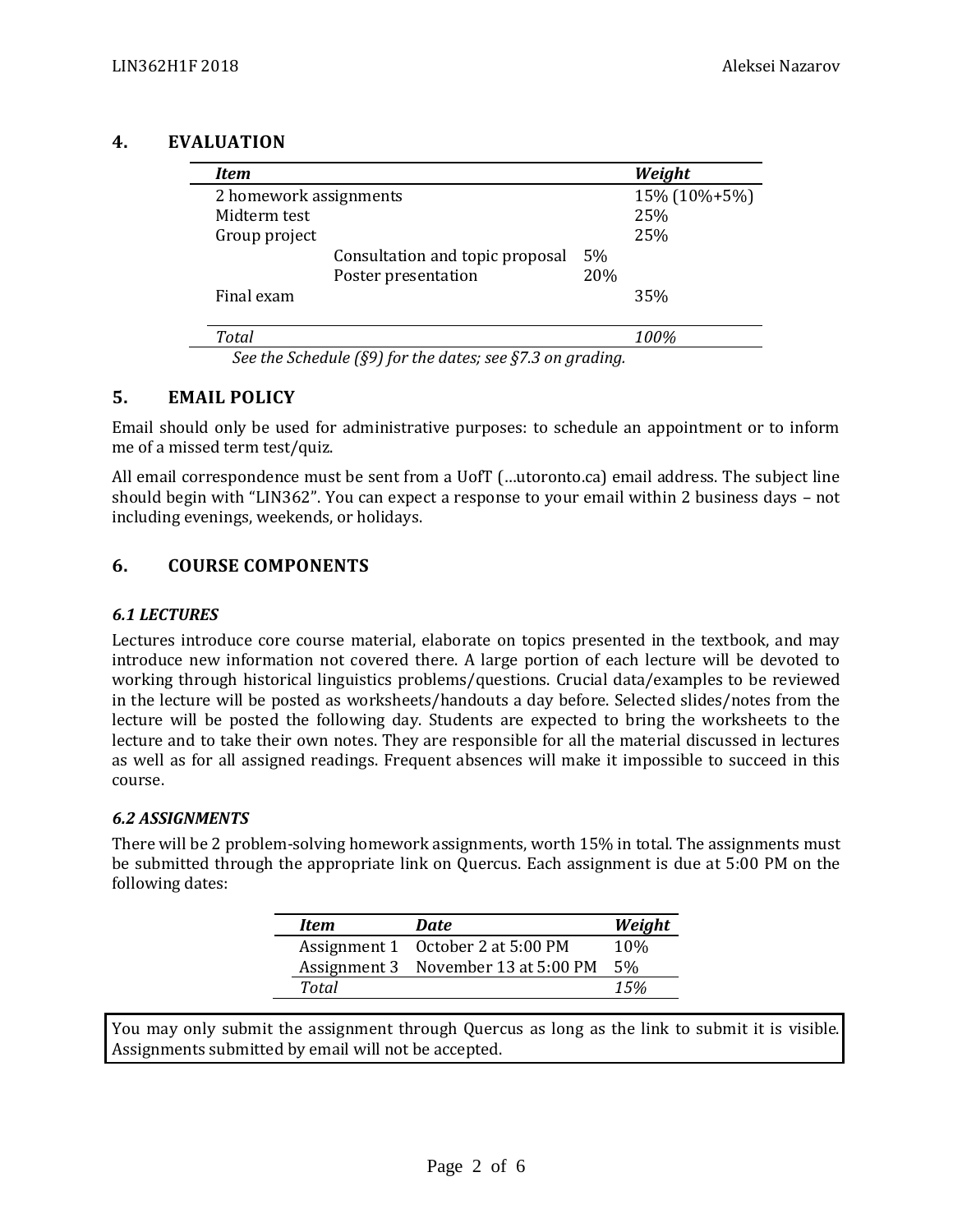Your assignment submission must be in PDF format (other formats will not be accepted by the online environment). Please familiarize yourself with the various methods to input IPA symbols in text editing software (which will be discussed in class) before writing up your assignment.

#### *6.3 MIDTERM AND EXAM*

The Midterm Test and the Final Exam will consist of problem solving and short answer questions. In addition, the Final Exam will involve writing a short summary of your final project (see §6.4).

| Item                    | <b>Date</b> | Weight |
|-------------------------|-------------|--------|
| Midterm test October 16 |             | 25%    |
| Final exam              | TRA         | 35%    |
| Total                   |             | 60%    |

The *Midterm Test* (25%) will be given on *October 16* during the regular lecture time in the regular classroom. If you miss the midterm, you must contact the instructor by email within 48 hours, stating the reason for missing the test. If you provide valid documentation of an emergency (e.g. demonstrable illness or a life-changing event), you will be given one opportunity to write a makeup test. After that, a grade of zero will be assigned to this component of the evaluation. The date, time, and location of the *Final Exam* (35%) will be announced. The final exam is cumulative, based on all the material covered in all the lectures and the assigned readings. For information on official exam rules, please se[e http://www.artsci.utoronto.ca/current/exams/reminder.](http://www.artsci.utoronto.ca/current/exams/reminder)

If you cannot attend the exam for any reason, you must go through the Faculty Registrar to petition to write a deferred exam.

#### *6.4 GROUP PROJECT AND PRESENTATION*

In addition to the homework, test, and exams, there will also be a group project that will be presented in the form of a poster on the last day of class. For this project, you will work in groups of three. Each group will choose a topic in consultation with the instructor, as detailed below, dealing with the problems of some alternative methods in investigating language relatedness (a detailed brief with topic suggestions will be given out in due time). The timeline for the project is as follows:

| <b>Item</b>                     | <b>Date</b>            | Weight          |
|---------------------------------|------------------------|-----------------|
| Draft of proposal, consultation | October 29-November 2  | 5%              |
| Final version of proposal due   | November 13 at 5:00 PM |                 |
| Poster presentation             | December 4             | 20 <sub>%</sub> |
| Total                           |                        | 25%             |

The first phase of the project will be a 300-word topic proposal (5%). Before Reading week, I will meet with each group to talk about a draft of their proposal. The final version of the proposal is due on *November 13*.

We will have a poster presentation session in the Linguistics Department lounge on our last day of class, *December 4*. All students are expected to present their posters, as well as evaluate other poster presentations. The grade given to a group will be recorded for each member.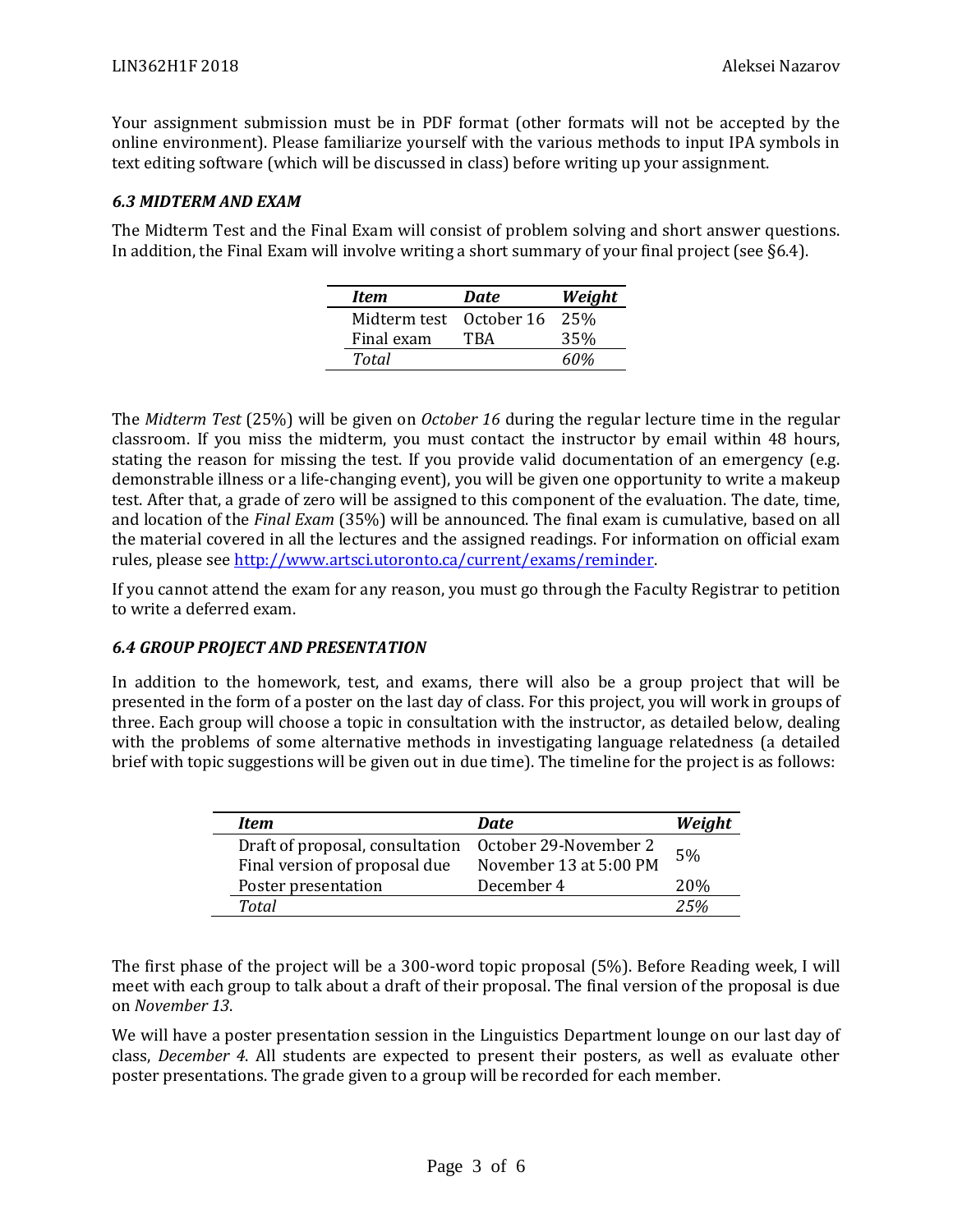#### *6.5 PARTICIPATION*

The participation grade will be based on your participation in class discussion (3%), participation in group activities (based on peer evaluations, 2%), and evaluation of other group's posters (1%).

## **7. IMPORTANT POLICIES**

The following policies outline the expectations of student conduct in this course. I will assume you are familiar with these policies and will hold you accountable to them.

#### *7.1 ACADEMIC INTEGRITY*

Academic integrity is fundamental to learning and scholarship at the University of Toronto. Participating honestly, respectfully, responsibly, and fairly in this academic community ensures that the UofT degree that you earn will be valued as a true indication of your individual academic achievement, and will continue to receive the respect and recognition it deserves. Familiarize yourself with the UofT *Code of Behaviour on Academic Matters* [\(http://www.governingcouncil.utoronto.ca/policies/behaveac.htm\)](http://www.governingcouncil.utoronto.ca/policies/behaveac.htm). It is the rule book for academic behaviour at the UofT, and you are expected to know the rules. For more information about academic integrity, see [www.artsci.utoronto.ca/osai/students.](http://www.artsci.utoronto.ca/osai/students)

**Beyond the permitted collaboration described in §6.4, students are expected at all times to do their own work**. Academic integrity offenses may result in serious penalty, including expulsion and prohibition from re-enrolment at UofT or any other academic institution. Potential offenses include, but are not limited to:

In papers and assignments:

- Using someone else's ideas or words without appropriate acknowledgement.
- Submitting your own work in more than one course without the permission of the instructor.
- Making up sources or facts.
- Obtaining or providing unauthorized assistance on any assignment.

On tests and exams:

- Using or possessing unauthorized aids.
- Looking at someone else's answers during an exam or test.
- Misrepresenting your identity.

In academic work:

- Falsifying institutional documents or grades.
- Falsifying or altering any documentation required by the University, including (but not limited to) doctor's notes.

Visi[t http://www.utoronto.ca/academicintegrity/Academic\\_integrity.pdf](http://www.utoronto.ca/academicintegrity/Academic_integrity.pdf) for more information.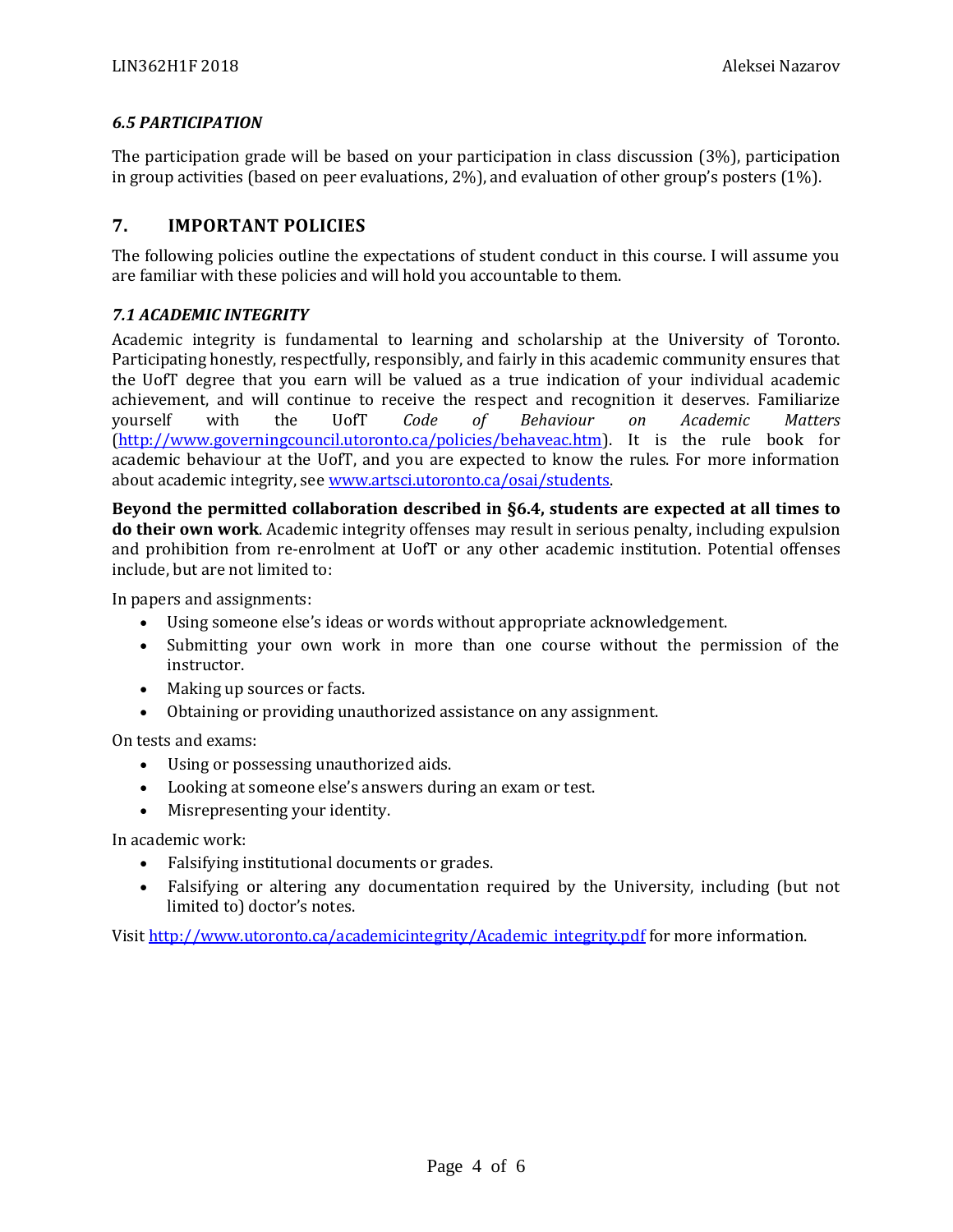### *7.3 GRADING*

The Department of Linguistics' Grading Policy is available at: <https://linguistics.utoronto.ca/forms/lin-dept-grading-policy.pdf>

If you would like to request a reevaluation of your assignment or test you can submit a completed *Re-grading Request Form* along with the item(s) to be re-graded. This must be done within 10 days after the work has been returned. The form is downloadable at the course website. These requests must be made in person, not by email.

#### *7.4 INTELLECTUAL PROPERTY*

The class materials (notes, handouts, etc.) are the intellectual property of the instructor teaching the course. You are not authorized to share your notes with anyone outside of the class, post them on a website, and/or make any commercial use of them without the instructors' written permission. **Students may not create audio/video recordings of classes** without explicit written permission of the instructor.

## **8. OTHER HELP & RESOURCES**

- Learning disabilities or other disabilities due to chronic conditions or accidents are assessed and accommodated by *Accessibility Services*: [\(http://www.accessibility.utoronto.ca/Home.htm\)](http://www.accessibility.utoronto.ca/Home.htm).
- For any other specific intervention, please refer to the appropriate student service linked through the URL [http://www.studentlife.utoronto.ca/index.aspx.](http://www.studentlife.utoronto.ca/index.aspx)
- The *Academic Success Centre* is dedicated to making sure you achieve your highest possible learning potential. They have a drop-in centre and offer individual consultation with a counselor to improve or enhance your learning skills [\(http://www.asc.utoronto.ca\)](http://www.asc.utoronto.ca/).
- Peer-study groups are a way to reinforce your learning process and to give and receive useful feedback.
- The *Linguistics Graduate Students' Union* offers a tutoring service to undergraduate students enrolled in linguistics courses. If you feel you need additional one‐on‐one help, please consul[t https://linguistics.utoronto.ca/undergraduate/tutoring.html.](https://linguistics.utoronto.ca/undergraduate/tutoring.html)